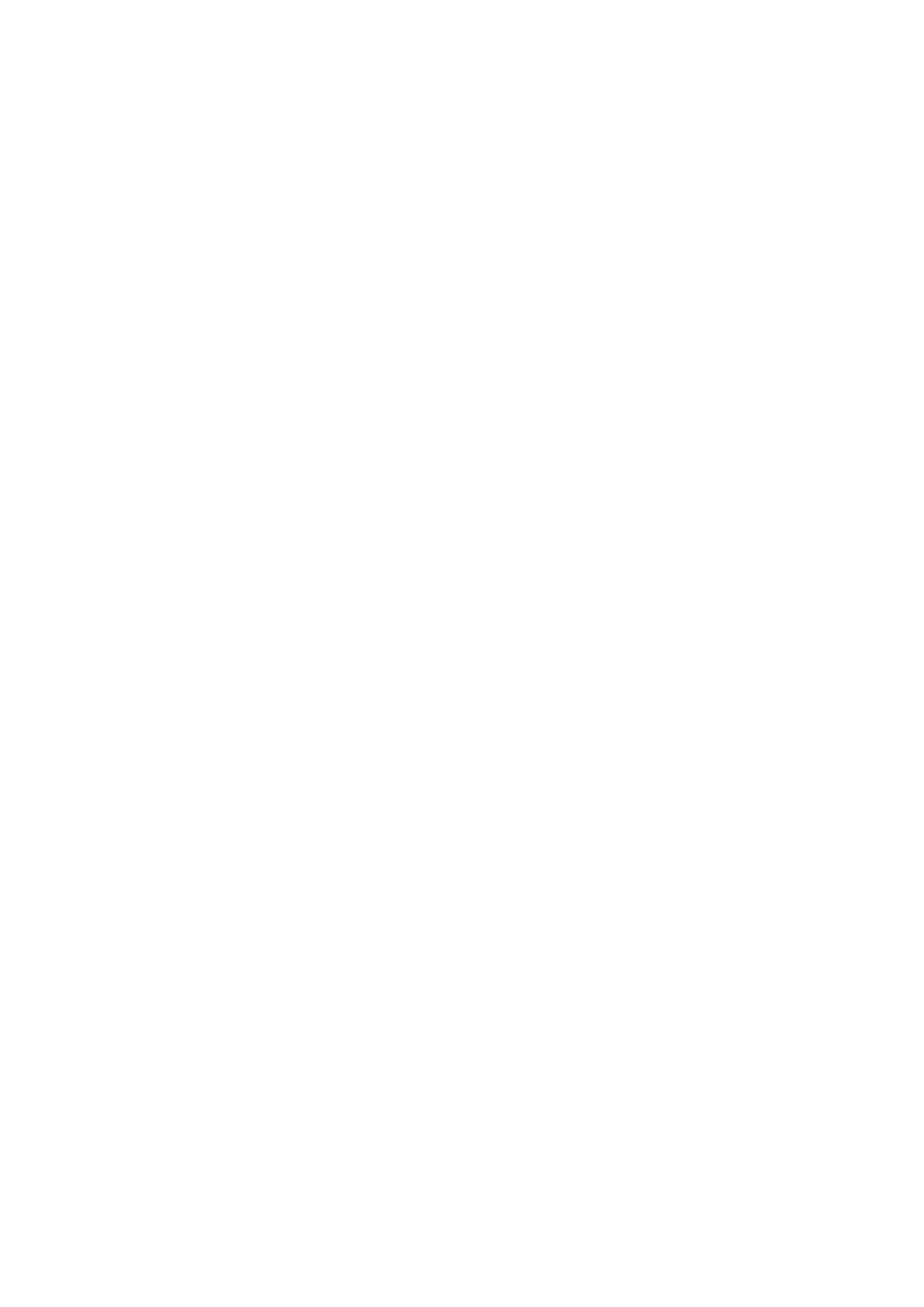# **TABLE OF CONTENTS 30 MAY 2018**

| <b>Business</b> | Page No. |
|-----------------|----------|
|                 |          |

| 1. |                  | <b>Meeting Conduct</b>                                                                                                 | 5  |
|----|------------------|------------------------------------------------------------------------------------------------------------------------|----|
|    |                  | 1.1 Karakia                                                                                                            | 5  |
|    |                  | 1.2 Apologies                                                                                                          | 5  |
|    |                  | 1.3 Announcements by the Mayor                                                                                         | 5  |
|    |                  | 1.4 Conflict of Interest Declarations                                                                                  | 6  |
|    |                  | 1.5 Confirmation of Minutes                                                                                            | 6  |
|    |                  | 1.6 Items not on the Agenda                                                                                            | 6  |
|    |                  | 1.7 Public Participation                                                                                               | 6  |
| 2. |                  | <b>General Business</b>                                                                                                | 7  |
|    | 2.1              | Representation Review for the 2019/2022 Local Body<br><b>Elections: Final Proposal</b>                                 | 7  |
|    | 2.2              | Approval of District Plan Change 81 and 82                                                                             | 12 |
|    | 2.3 <sub>2</sub> | Delegated authority to amend suburb boundaries                                                                         | 13 |
|    | 2.4              | Elected member appointments to Finance, Audit and<br><b>Risk Management Subcommittee and Pacific Advisory</b><br>Group | 14 |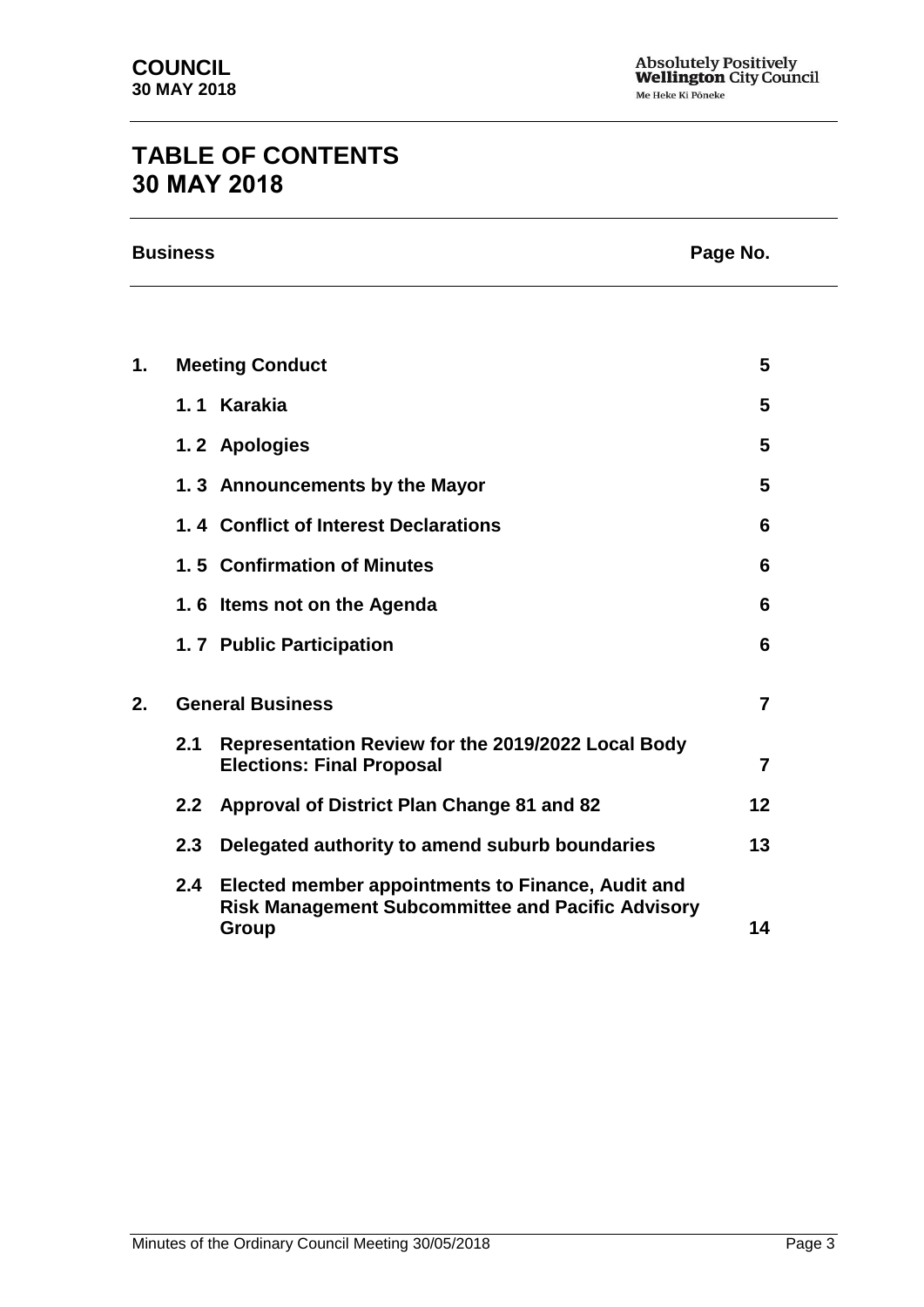

| 3. | <b>Committee Reports</b>                                                                          |                                                                                                                                   |    |
|----|---------------------------------------------------------------------------------------------------|-----------------------------------------------------------------------------------------------------------------------------------|----|
|    | 3.1                                                                                               | <b>Report of the City Strategy Committee Meeting of 3 May</b><br>2018                                                             | 15 |
|    |                                                                                                   | <b>Public Places Bylaw Review</b>                                                                                                 | 15 |
|    | <b>Report of the Regulatory Processes Committee Meeting</b><br>3.2 <sub>2</sub><br>of 16 May 2018 |                                                                                                                                   | 16 |
|    |                                                                                                   | Decision on objections to the proposed road stopping and<br>disposal of legal road land adjoining 400 Middleton Road,<br>Glenside | 16 |
|    | <b>Questions</b>                                                                                  |                                                                                                                                   |    |
| 4. |                                                                                                   | <b>Public Excluded</b>                                                                                                            |    |

**4.1 Appointment of a Trustee to a Council Organisation [17](#page-16-1)**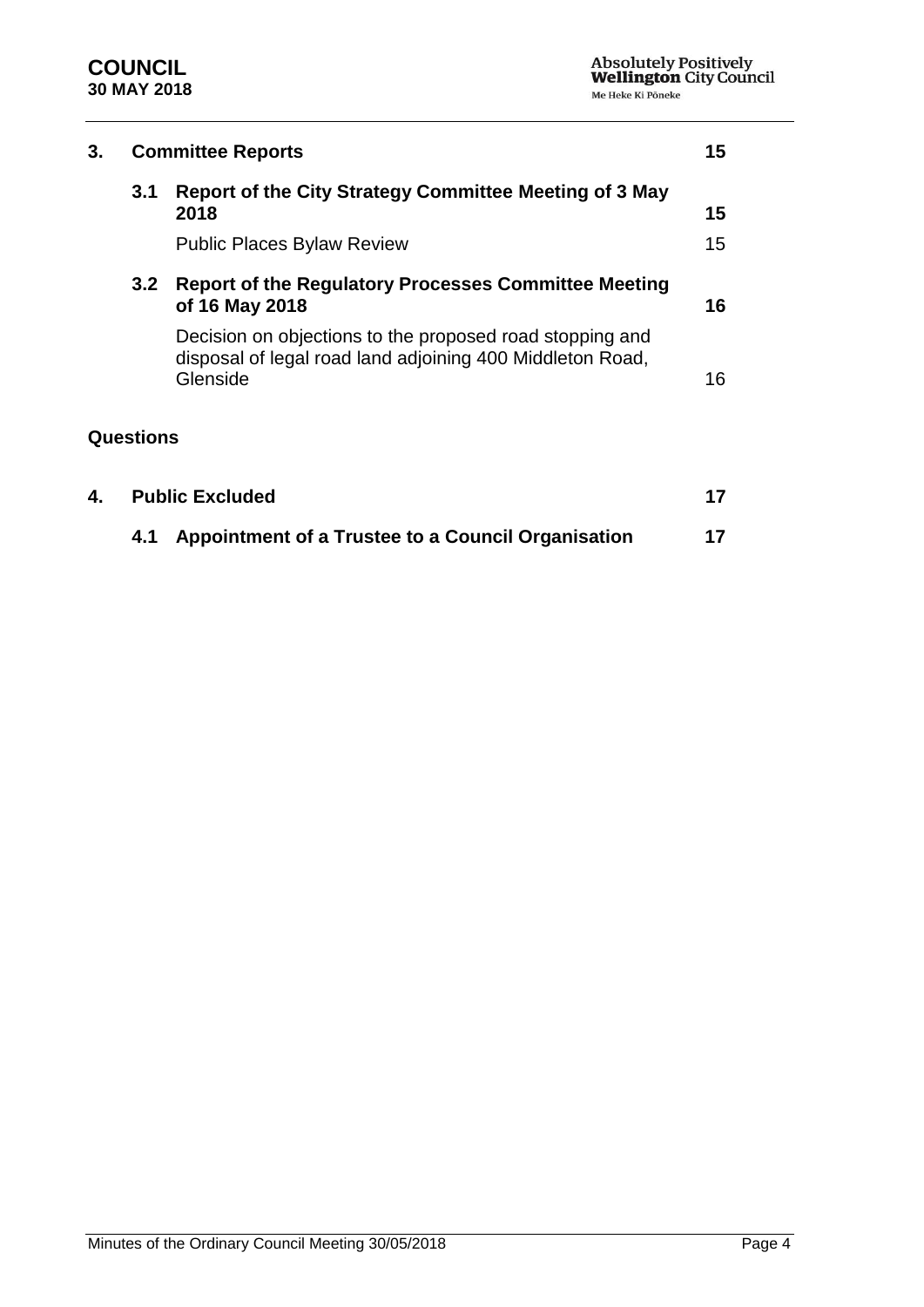# <span id="page-4-0"></span>**1 Meeting Conduct**

#### <span id="page-4-1"></span>**1. 1 Karakia**

The Mayor opened the meeting with a karakia.

| Whakataka te hau ki te uru,   | Cease oh winds of the west               |
|-------------------------------|------------------------------------------|
| Whakataka te hau ki te tonga. | and of the south                         |
| Kia mākinakina ki uta,        | Let the bracing breezes flow.            |
| Kia mātaratara ki tai.        | over the land and the sea.               |
| E hī ake ana te atākura.      | Let the red-tipped dawn come             |
| He tio, he huka, he hauhū.    | with a sharpened edge, a touch of frost, |
| <b>Tihei Mauri Ora!</b>       | a promise of a glorious day              |

#### **1. 2 Apologies**

#### **Moved Mayor Lester, seconded Councillor Calvi-Freeman**

#### **Resolved**

That the Council:

1. Accept the apology of Councillor Simon Marsh for absence.

A division was required under Standing Order 3.18.6(d), voting on which was as follows:

**Against:**

**For:** Mayor Lester Councillor Calvert Councillor Calvi-Freeman Councillor Dawson Councillor Day Councillor Fitzsimons Councillor Free Councillor Gilberd Councillor Lee Councillor Pannett Councillor Sparrow Councillor Woolf Councillor Young

Majority Vote: 13:0

**Carried**

#### <span id="page-4-2"></span>**1. 3 Announcements by the Mayor**

No announcements were made.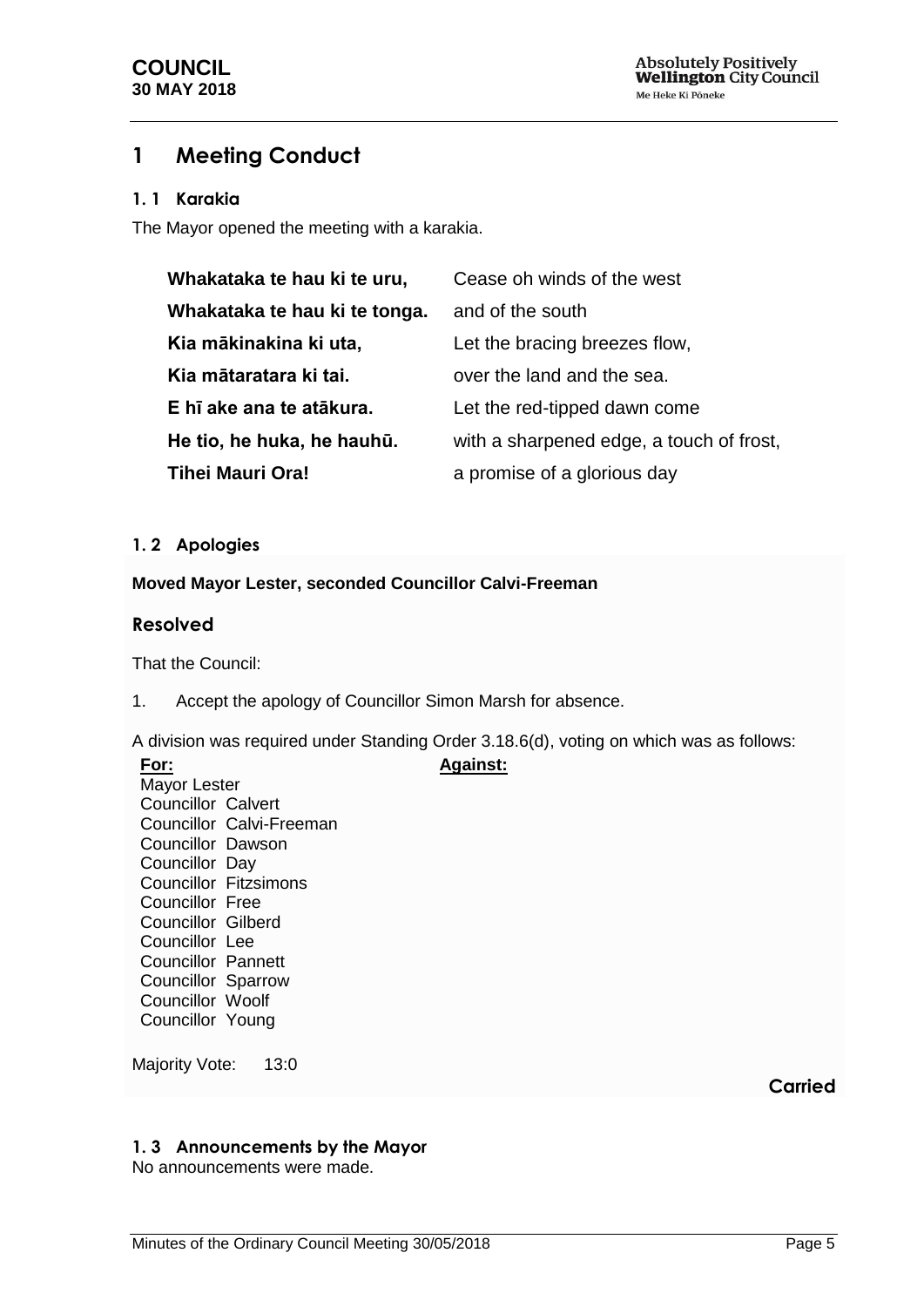#### <span id="page-5-0"></span>**1. 4 Conflict of Interest Declarations**

When the meeting arrived at item 3.2, Report of the Regulatory Processes Committee, Councillor Malcolm Sparrow declared a conflict of interest. He withdrew from the table, did not take part in debate, and did not vote on the item.

#### <span id="page-5-1"></span>**1. 5 Confirmation of Minutes**

#### **Moved Mayor Lester, seconded Councillor Gilberd**

#### **Resolved**

That the Council:

1. Approve the minutes of the Ordinary Council Meeting held on 26 April 2018, having been circulated, that they be taken as read and confirmed as an accurate record of that meeting.

A division was required under Standing Order 3.18.6(d), voting on which was as follows:

**Against:**

**For:** Mayor Lester Councillor Calvert Councillor Calvi-Freeman Councillor Dawson Councillor Day Councillor Fitzsimons Councillor Free Councillor Gilberd Councillor Lee Councillor Pannett Councillor Sparrow Councillor Woolf Councillor Young

Majority Vote: 13:0

**Carried**

#### <span id="page-5-2"></span>**1. 6 Items not on the Agenda**

There were no items not on the agenda.

#### <span id="page-5-3"></span>**1. 7 Public Participation**

There were no requests for public participation.

(Councillor Foster arrived at the meeting at 9:32 a.m..)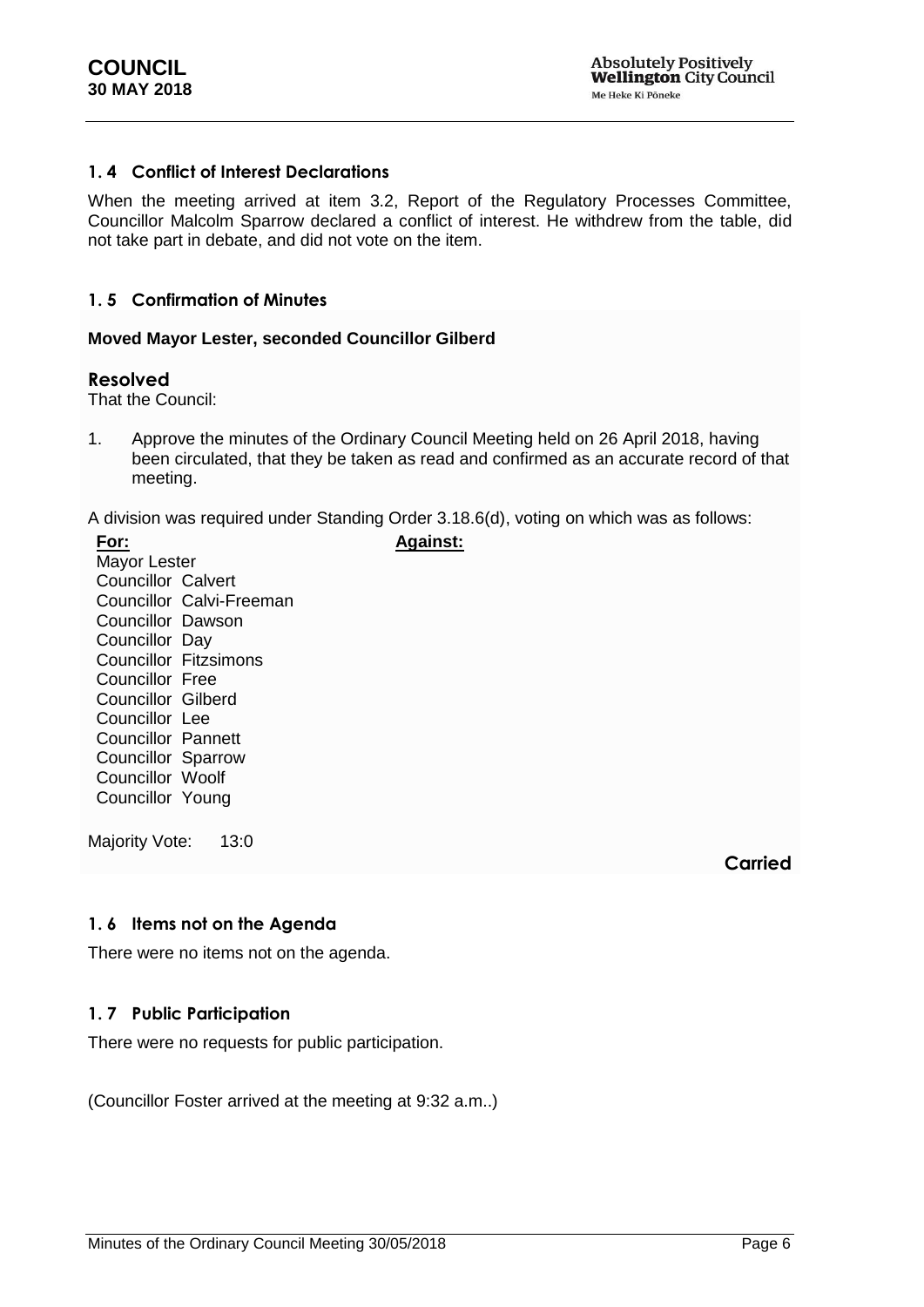## <span id="page-6-0"></span>**2. General Business**

<span id="page-6-1"></span>**2.1 Representation Review for the 2019/2022 Local Body Elections: Final Proposal**

#### **Moved Councillor Day, seconded Councillor Fitzsimons**

#### **Recommendation/s**

That the Council:

- 1. Receive the information.
- 2. Consider the submissions received on the Council's representation arrangements.
- 3. Resolves, in accordance with the provisions of the Local Electoral Act 2001 and following its consideration of the public submissions received to its 2018 review of representation arrangements, to amend its initial proposal to the following final proposal for the 2019 Wellington City Council triennial elections:
	- i. Wellington City Council comprises 14 councillors elected under the ward system, plus the mayor elected at large;
	- ii. Wellington City Council be divided into five wards, these being:

**Motukairangi/Eastern Ward** (3 councillors) being the existing Eastern Ward comprising the area delineated on SO Plan 37887 (i.e. Breaker Bay, Hataitai, Houghton Bay, Karaka Bays, Kilbirnie, Lyall Bay, Maupuia, Melrose, Miramar, Moa Point, Rongotai, Roseneath, Seatoun and Strathmore Park);

**Paekawakawa/Southern Ward** (2 councillors) being the existing Southern Ward comprising the area delineated on SO Plan 37888, with the inclusion of the balance of the suburb of Brooklyn (i.e. Berhampore, Brooklyn, Island Bay, Kingston, Mornington, Newtown, Owhiro Bay, Southgate and Vogeltown);

**Pukehīnau/Lambton Ward** (3 councillors), being the existing Lambton Ward comprising the area delineated on SO Plan 37886, with the exclusion of part of the suburb of Brooklyn (i.e. Aro Valley, Highbury, Kelburn, Mt Cook, Mt Victoria, Oriental Bay, Pipitea, Te Aro, Thorndon and Wellington Central);

**Takapū/Northern Ward** (3 councillors) being the existing Northern Ward comprising the area delineated on SO Plan 37883, with the inclusion the balance of the suburb of Ohariu (i.e. Churton Park, Glenside, Grenada North, Grenada Village, Horokiwi, Johnsonville, Newlands, Ohariu, Paparangi, Takapu Valley, Tawa and Woodridge);

**Wharangi/Onslow-Western Ward** (3 councillors) being the existing Onslow-Western Ward comprising the area delineated on SO Plan 335633, with the exclusion of part of the suburb of Brooklyn and a small part of Ohariu Broadmeadows, Crofton Downs, Kaiwharawhara, Karori, Khandallah, Makara, Makara Beach, Ngaio, Ngauranga, Northland, Wadestown and Wilton);

the proposed boundaries as shown on **Attachments 1–6**;

iii. two community boards electing 12 members, these being:

**Makara-Ohariu Community Board** (6 members elected from the community at large) being the existing community board area comprising the area delineated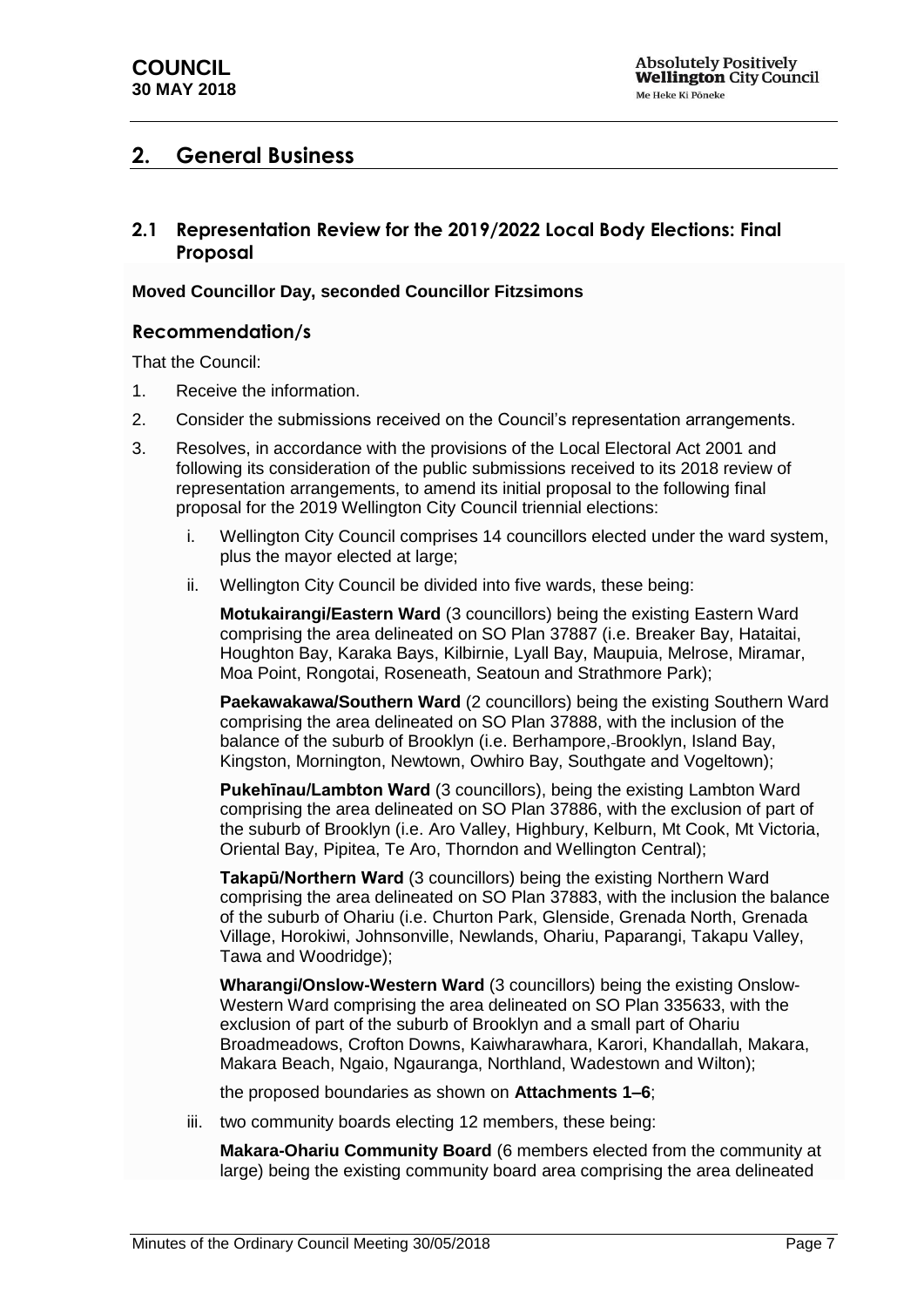on LG-047-2013-Com-1 deposited with the Local Government Commission, with the exclusion of parts of the suburbs of Brooklyn and Owhiro Bay;

**Tawa Community Board** (6 members elected from the community at large plus two councillors representing the Takapū/Northern Ward as appointed by Council) being the existing community board area comprising the area delineated on LG-047-2015-Com-1 deposited with the Local Government Commission;

the proposed boundaries as shown on **Attachments 7 and 8**;

- iv. the reason the total number of councillors is proposed to remain at 14 (plus the mayor) is to provide effective representation to Wellington residents and ratepayers;
- v. the reason for the ward boundary and community board boundary adjustments is to better reflect communities of interest (specifically uniting the suburb of Brooklyn into one ward) and to recognise the fact that Lambton Ward is growing significantly faster than the Southern Ward;
- vi. as two of the proposed wards are non-compliant with the fair representation requirements (+/- 10% rule), if adopted, the proposal must be treated as an appeal under section 19V(5) of the Local Electoral Act 2001 and referred to the Local Government Commission following the appeal/objection period;
- vii. the above final proposal be publicly notified on 13 June 2018 providing the opportunity for appeals and objections to be lodged in the period 13 June to 13 July 2018;
- 4. Agree that the wording of the reasons for the Council's decision, and its acceptance or rejection of submissions received on the Council's initial proposal, as required under section 19N(2) of the Local Electoral Act 2001, be approved by the Council's Head of Governance.

#### **Moved Councillor Dawson, seconded Councillor Calvert the following amendment by way of replacement**

#### **Resolved**

v. The reason for the ward boundary and community board boundary adjustments is to better reflect communities of interest (specifically uniting the suburb of Brooklyn into one ward) **unite the suburb of Brooklyn into one ward** and to recognize the fact that Lambton Ward is growing significantly faster than the Southern Ward.

A division was required under Standing Order 3.18.6(d), voting on which was as follows:

**For:** Mayor Lester Councillor Calvert Councillor Calvi-Freeman Councillor Dawson Councillor Foster Councillor Free Councillor Gilberd Councillor Lee Councillor Pannett Councillor Sparrow Councillor Woolf

**Against:** Councillor Day Councillor Fitzsimons Councillor Young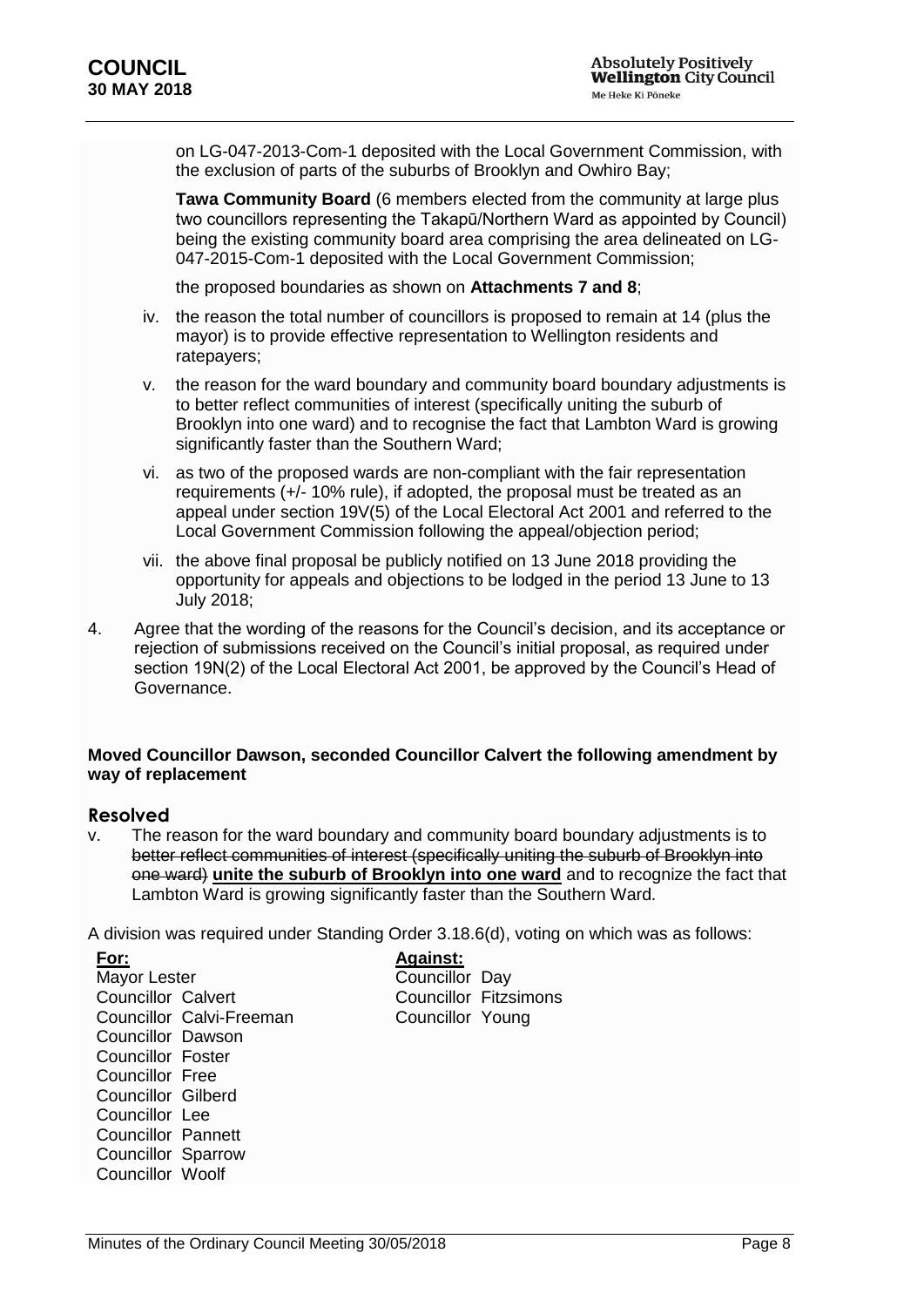Majority Vote: 11:3

**Carried**

#### **Moved Councillor Foster, seconded Councillor Free**

#### **Resolved**

That the Council:

- A. i. Amends the representation review proposal such that:
	- a. There are 16 councillors (plus the mayor);
	- b. Brooklyn remains in the Lambton Ward;
	- c. Broadmeadows moves to the Northern Ward;
	- d. Lambton Ward and Northern Ward have 4 councillors each;
	- e. All other aspects of the proposal remain the same.
	- ii. Notes that the representation numbers would then look like the following table:

| <b>Ward</b>     | Pop                           | <b>Cllrs</b>   | Average | <b>Fits rule</b> | % Variation |
|-----------------|-------------------------------|----------------|---------|------------------|-------------|
| Eastern         | 39,200                        | 3              | 13,067  | Υ                | $-1.7%$     |
| Southern        | 28,900                        | $\overline{2}$ | 14,450  | Y                | $+8.7%$     |
| Lambton         | 52,000                        | 4              | 13,000  | Υ                | $-2.2%$     |
| Onslow-Western  | $44,600 - 1533$<br>$= 43,067$ | 3              | 14,356  | Υ                | $+8.0%$     |
| <b>Northern</b> | $47,900 + 1533$<br>$= 49,433$ | 4              | 12,358  | Y                | 7.0%        |
| Wellington      | 212,600                       | 16             | 13,287  |                  |             |

Part A was taken separately. A division was required under Standing Order 3.18.6(d), voting on which was as follows:

| For:                     | <b>Against:</b>              |
|--------------------------|------------------------------|
| <b>Councillor Foster</b> | Mayor Lester                 |
| Councillor Free          | <b>Councillor Calvert</b>    |
|                          | Councillor Calvi-Freeman     |
|                          | Councillor Dawson            |
|                          | Councillor Day               |
|                          | <b>Councillor Fitzsimons</b> |
|                          | Councillor Gilberd           |
|                          | Councillor Lee               |
|                          | Councillor Pannett           |
|                          | Councillor Sparrow           |
|                          | <b>Councillor Woolf</b>      |
|                          | Councillor Young             |
|                          |                              |
|                          |                              |

Majority Vote: 2:12

**Lost**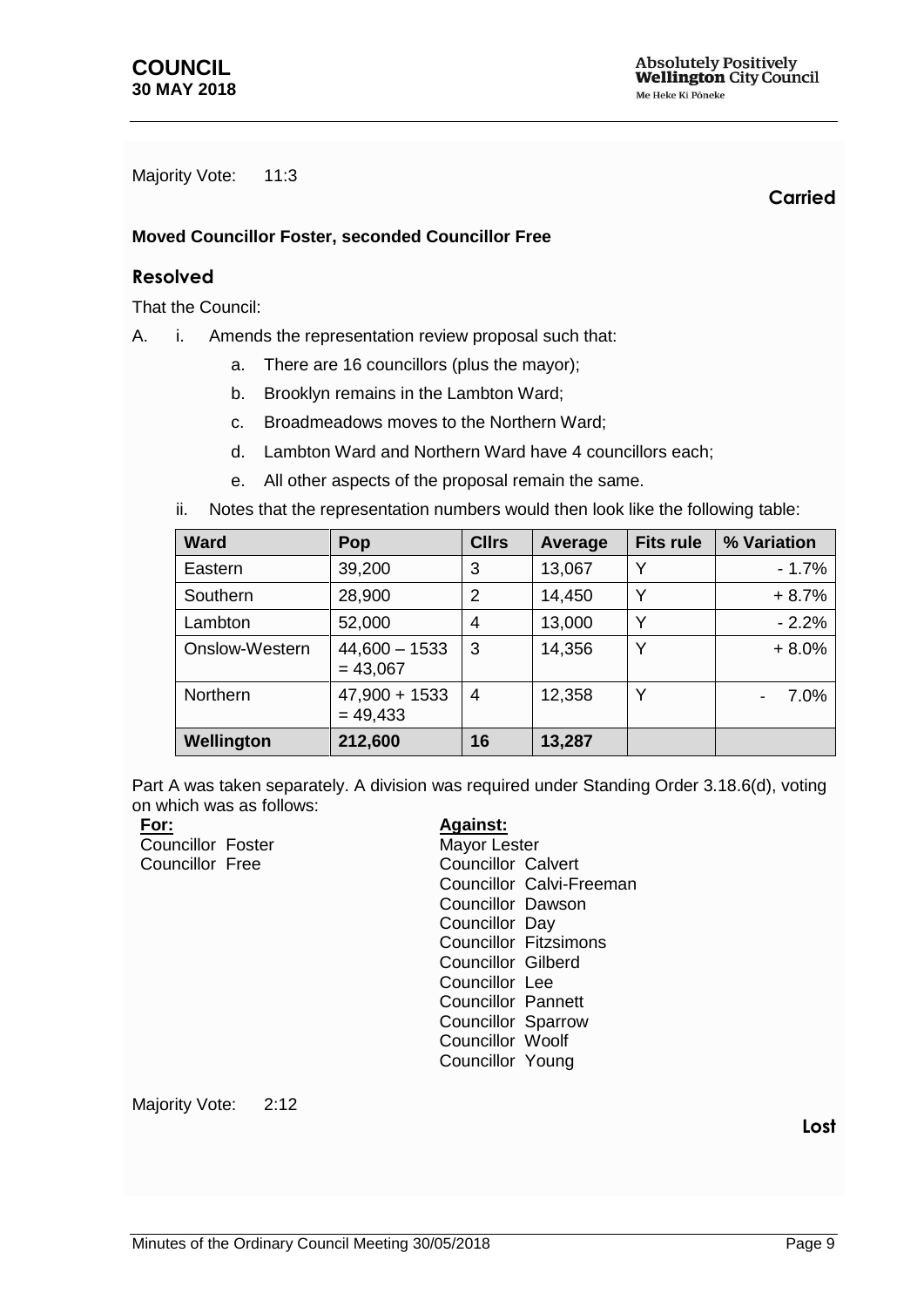#### **COUNCIL 30 MAY 2018**

B. Agree that Council will consider reviewing representation arrangements for the 2022 election.

Part B was taken separately. A division was required under Standing Order 3.18.6, voting on which was as follows:

A division was required under Standing Order 3.18.6(d), voting on which was as follows:

| <b>Councillor Calvert</b> |
|---------------------------|
| Councillor Calvi-Freeman  |
| <b>Councillor Dawson</b>  |
| Councillor Foster         |
| <b>Councillor Free</b>    |
| Councillor Lee            |
| <b>Councillor Sparrow</b> |
| Councillor Woolf          |
|                           |

**Against:** Mayor Lester Councillor Day Councillor Fitzsimons Councillor Gilberd Councillor Pannett Councillor Young

Majority Vote: 8:6

#### **Carried**

#### **Moved Councillor Day, seconded Councillor Fitzsimons the following substantive motion**

#### **Resolved**

That the Council:

- 1. Receive the information.
- 2. Consider the submissions received on the Council's representation arrangements.
- 3. Resolves, in accordance with the provisions of the Local Electoral Act 2001 and following its consideration of the public submissions received to its 2018 review of representation arrangements, to amend its initial proposal to the following final proposal for the 2019 Wellington City Council triennial elections:
	- i. Wellington City Council comprises 14 councillors elected under the ward system, plus the mayor elected at large;
	- ii. Wellington City Council be divided into five wards, these being:

**Motukairangi/Eastern Ward** (3 councillors) being the existing Eastern Ward comprising the area delineated on SO Plan 37887 (i.e. Breaker Bay, Hataitai, Houghton Bay, Karaka Bays, Kilbirnie, Lyall Bay, Maupuia, Melrose, Miramar, Moa Point, Rongotai, Roseneath, Seatoun and Strathmore Park);

**Paekawakawa/Southern Ward** (2 councillors) being the existing Southern Ward comprising the area delineated on SO Plan 37888, with the inclusion of the balance of the suburb of Brooklyn (i.e. Berhampore,-Brooklyn, Island Bay, Kingston, Mornington, Newtown, Owhiro Bay, Southgate and Vogeltown);

**Pukehīnau/Lambton Ward** (3 councillors), being the existing Lambton Ward comprising the area delineated on SO Plan 37886, with the exclusion of part of the suburb of Brooklyn (i.e. Aro Valley, Highbury, Kelburn, Mt Cook, Mt Victoria, Oriental Bay, Pipitea, Te Aro, Thorndon and Wellington Central);

**Takapū/Northern Ward** (3 councillors) being the existing Northern Ward comprising the area delineated on SO Plan 37883, with the inclusion the balance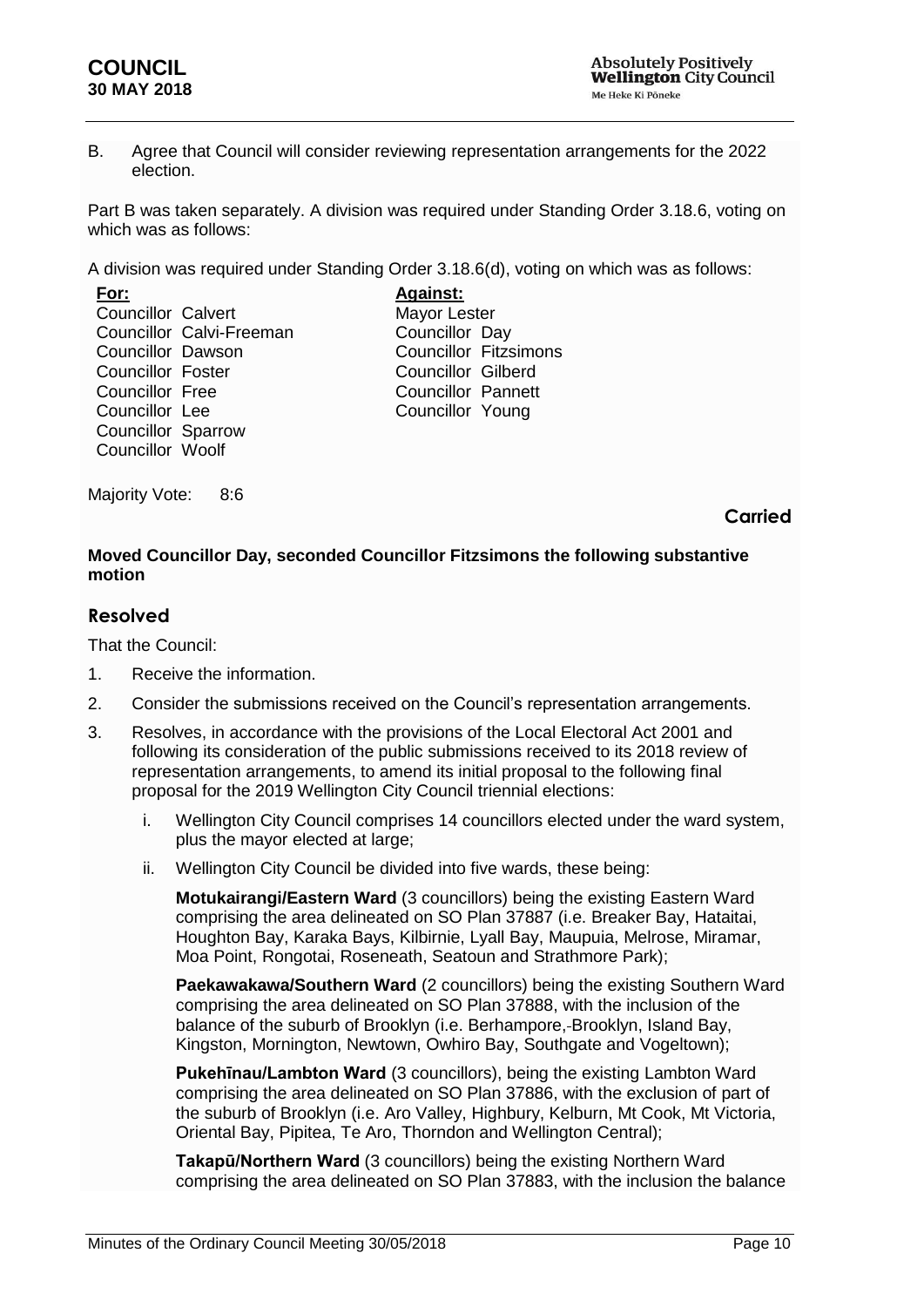of the suburb of Ohariu (i.e. Churton Park, Glenside, Grenada North, Grenada Village, Horokiwi, Johnsonville, Newlands, Ohariu, Paparangi, Takapu Valley, Tawa and Woodridge);

**Wharangi/Onslow-Western Ward** (3 councillors) being the existing Onslow-Western Ward comprising the area delineated on SO Plan 335633, with the exclusion of part of the suburb of Brooklyn and a small part of Ohariu Broadmeadows, Crofton Downs, Kaiwharawhara, Karori, Khandallah, Makara, Makara Beach, Ngaio, Ngauranga, Northland, Wadestown and Wilton);

the proposed boundaries as shown on **Attachments 1–6**;

iii. two community boards electing 12 members, these being:

**Makara-Ohariu Community Board** (6 members elected from the community at large) being the existing community board area comprising the area delineated on LG-047-2013-Com-1 deposited with the Local Government Commission, with the exclusion of parts of the suburbs of Brooklyn and Owhiro Bay;

**Tawa Community Board** (6 members elected from the community at large plus two councillors representing the Takapū/Northern Ward as appointed by Council) being the existing community board area comprising the area delineated on LG-047-2015-Com-1 deposited with the Local Government Commission;

the proposed boundaries as shown on **Attachments 7 and 8**;

- iv. the reason the total number of councillors is proposed to remain at 14 (plus the mayor) is to provide effective representation to Wellington residents and ratepayers;
- v. The reason for the ward boundary and community board boundary adjustments is to unite the suburb of Brooklyn into one ward and to recognize the fact that Lambton Ward is growing significantly faster than the Southern Ward.
- vi. as two of the proposed wards are non-compliant with the fair representation requirements (+/- 10% rule), if adopted, the proposal must be treated as an appeal under section 19V(5) of the Local Electoral Act 2001 and referred to the Local Government Commission following the appeal/objection period;
- vii. the above final proposal be publicly notified on 13 June 2018 providing the opportunity for appeals and objections to be lodged in the period 13 June to 13 July 2018;
- 4. Agree that the wording of the reasons for the Council's decision, and its acceptance or rejection of submissions received on the Council's initial proposal, as required under section 19N(2) of the Local Electoral Act 2001, be approved by the Council's Head of Governance.
- 5. Agree that Council will consider reviewing representation arrangements for the 2022 election.

A division was required under Standing Order 3.18.6(d), voting on which was as follows:

**For:** Mayor Lester Councillor Calvert Councillor Calvi-Freeman Councillor Day Councillor Fitzsimons Councillor Free

**Against:** Councillor Dawson Councillor Foster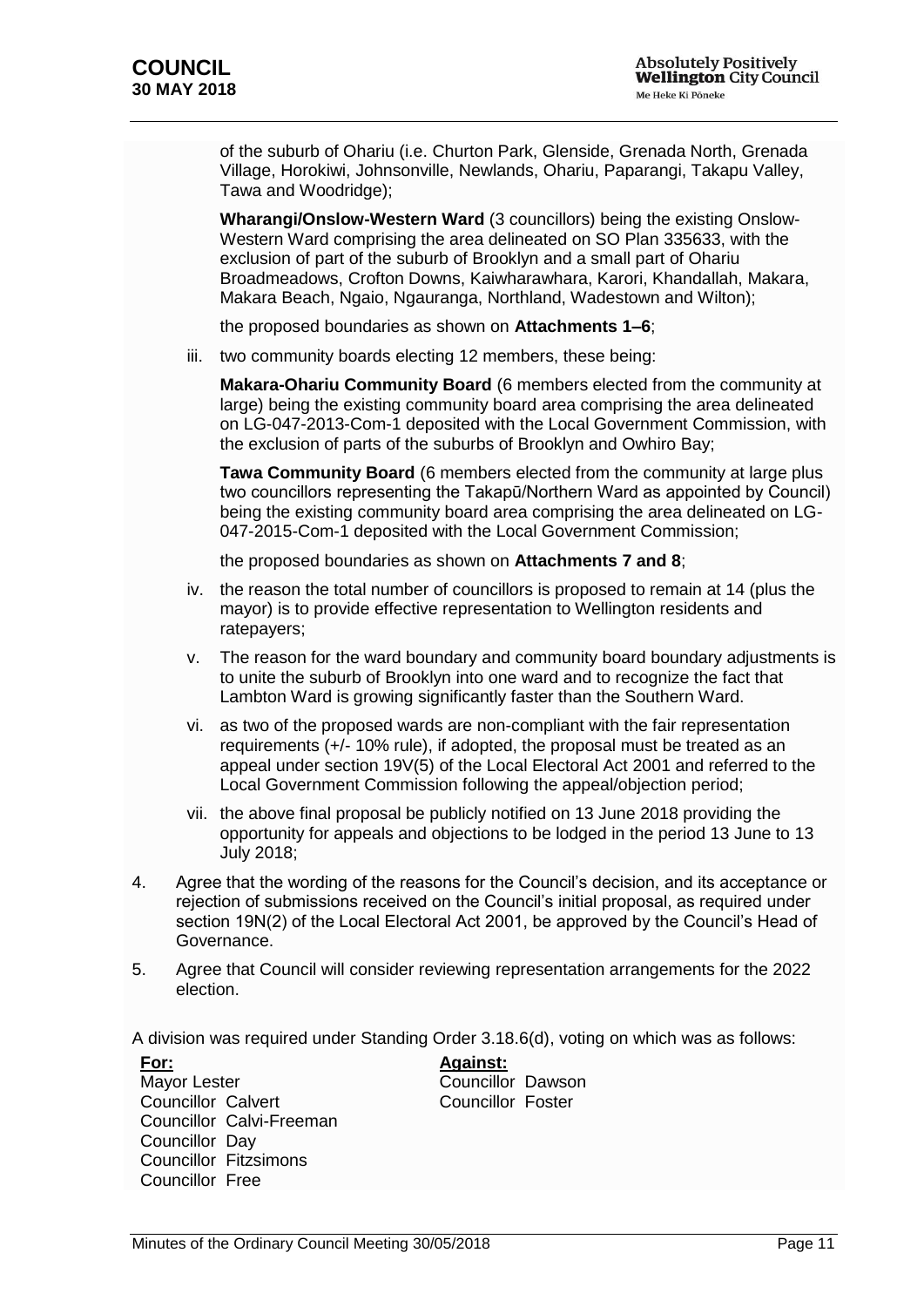Councillor Gilberd Councillor Lee Councillor Pannett Councillor Sparrow Councillor Woolf Councillor Young

Majority Vote: 12:2

**Carried**

## <span id="page-11-0"></span>**2.2 Approval of District Plan Change 81 and 82**

#### **Moved Councillor Foster, seconded Mayor Lester**

#### **Resolved**

That the Council:

- 1. Receive the information.
- 2. Agree to approve proposed District Plan Change 81 in accordance with clause 17 of Schedule 1 of the Resource Management Act 1991, and agree that the plan change will become operative as outlined in Attachment 1 (Proposed District Plan Change 81 – Court Approved Amended Provisions).
- 3. Adopt the recommendations of the Hearing Commissioner in respect of proposed District Plan Change 82, as set out in Attachment 2 (Proposed District Plan Change 82 – Hearing Commissioner Decision Report) and Attachment 3 (Proposed District Plan Change 82 – Plan Change Document).

A division was required under Standing Order 3.18.6(d), voting on which was as follows:

| For:                         | <b>Against:</b>        |
|------------------------------|------------------------|
| Mayor Lester                 | <b>Councillor Free</b> |
| Councillor Calvert           | Councillor Pannett     |
| Councillor Calvi-Freeman     |                        |
| Councillor Dawson            |                        |
| Councillor Day               |                        |
| <b>Councillor Fitzsimons</b> |                        |
| Councillor Foster            |                        |
| Councillor Gilberd           |                        |
| Councillor Lee               |                        |
| <b>Councillor Sparrow</b>    |                        |
| Councillor Woolf             |                        |
| Councillor Young             |                        |
|                              |                        |
| Majority Vote:<br>12:2       |                        |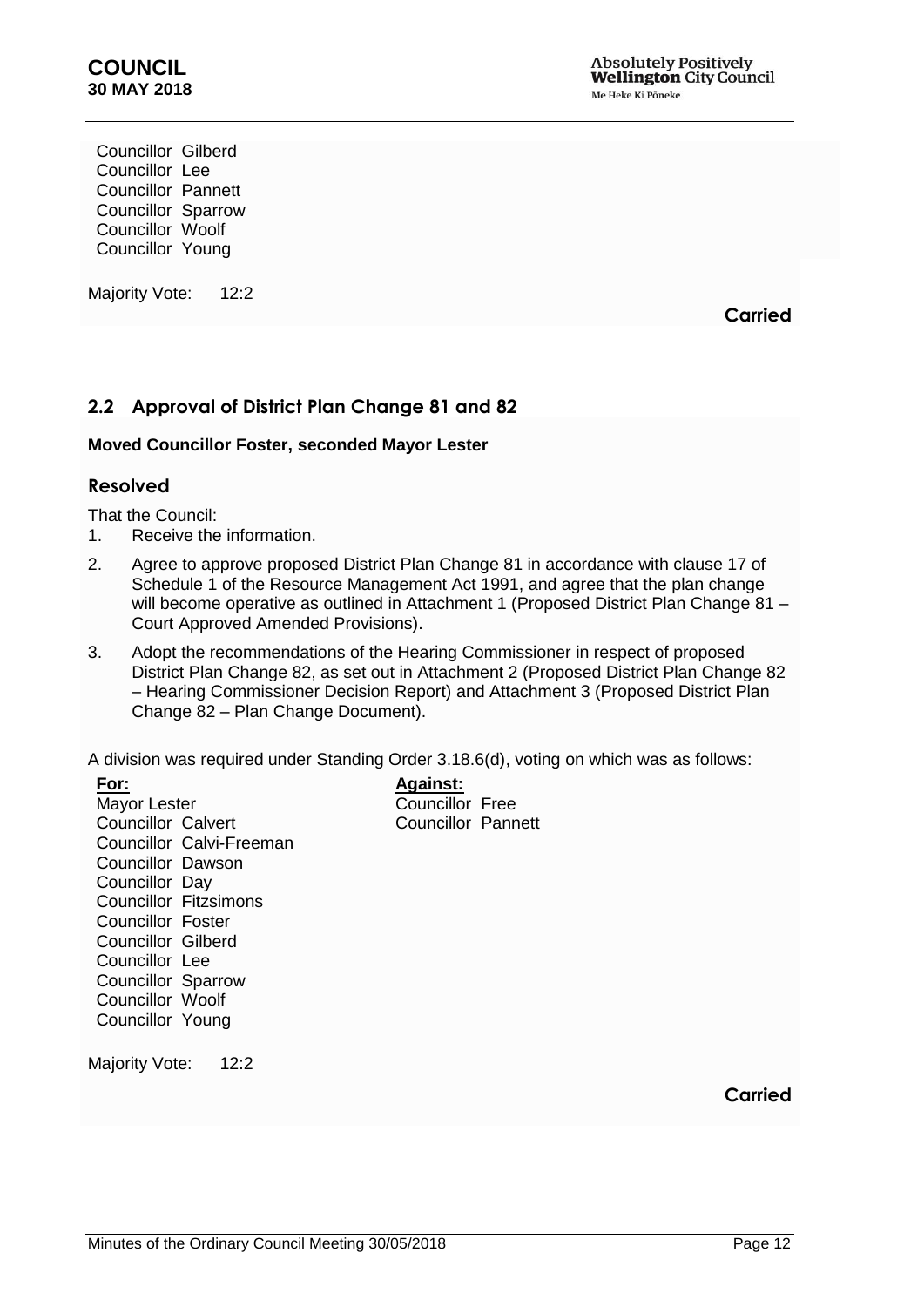## <span id="page-12-0"></span>**2.3 Delegated authority to amend suburb boundaries**

#### **Moved Councillor Day, seconded Councillor Sparrow**

#### **Resolved**

That the Council:

- 1. Receive the information.
- 2. Delegate the responsibility for amending suburb boundaries and hearing any objections to contentious suburb boundary change proposals to the Regulatory Processes Committee.
- 3. Delegate the ability to co-authorise minor, uncontentious suburb boundary change proposals to the Chair of the Regulatory Processes Committee alongside a senior Council officer who has been approved to do so by the Chief Executive (except where the Chair has declared a conflict of interest).
- 4. Note that officers will report annually to the Regulatory Processes Committee on which suburb boundary change proposals have been co-authorised by the Chair and senior Council officer.
- 5. Note that if the proposed delegations are endorsed, the terms of reference and delegations for the Regulatory Processes Committee will be updated and published on the Council website.

A division was required under Standing Order 3.18.6(d), voting on which was as follows: **Against:**

**For:** Mayor Lester Councillor Calvert Councillor Calvi-Freeman Councillor Dawson Councillor Day Councillor Fitzsimons Councillor Foster Councillor Free Councillor Gilberd Councillor Lee Councillor Pannett Councillor Sparrow Councillor Woolf Councillor Young

Majority Vote: 14:0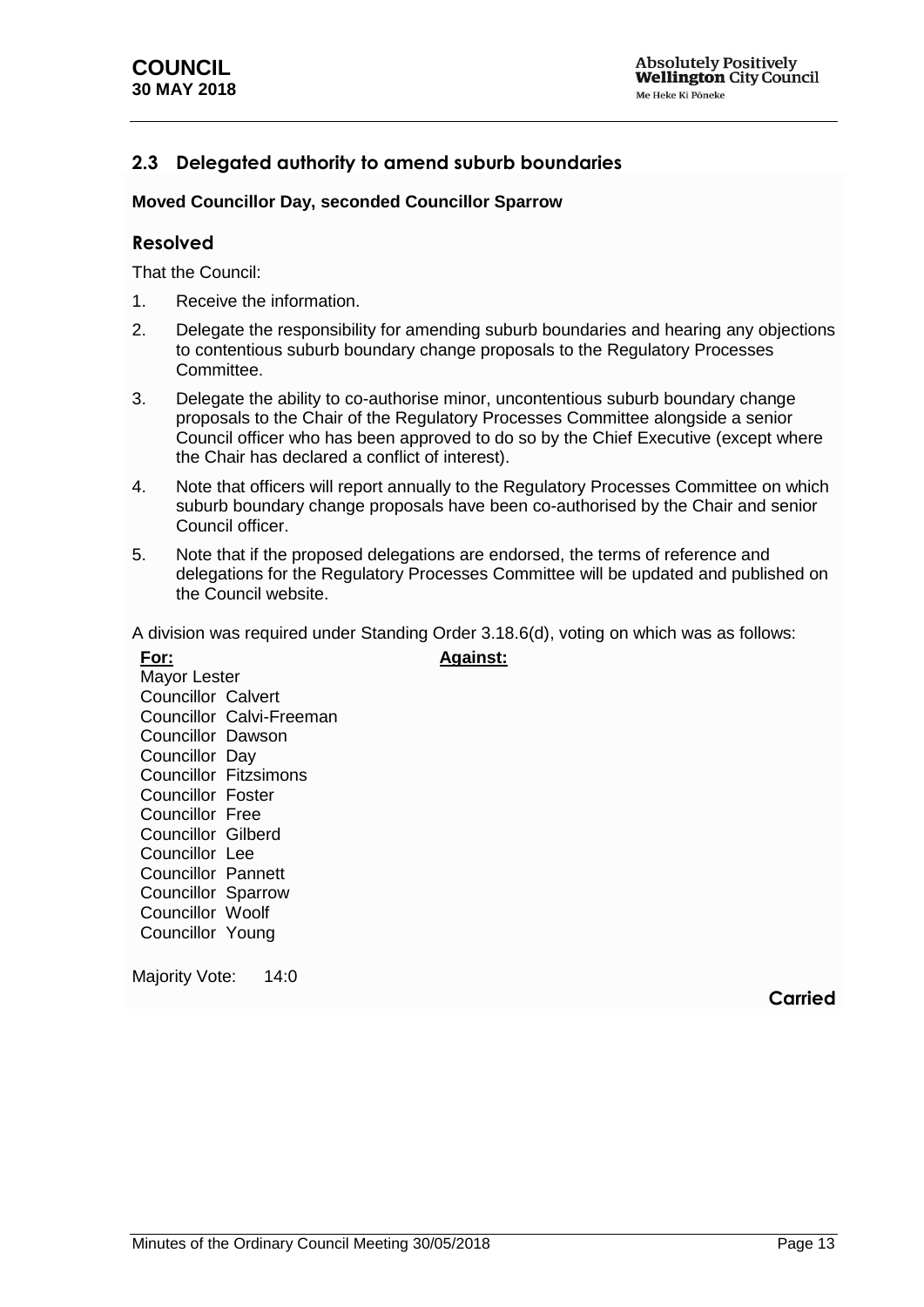#### <span id="page-13-0"></span>**2.4 Elected member appointments to Finance, Audit and Risk Management Subcommittee and Pacific Advisory Group**

#### **Moved Mayor Lester, seconded Councillor Gilberd**

#### **Resolved**

That the Council:

- 1. Receive the information.
- 2. Appoint Councillor Sarah Free to be a member of the Finance, Audit and Risk Management Subcommittee, replacing Councillor Nicola Young.
- 3. Appoint Councillor Sarah Free to be a Councillor representative to the Pacific Advisory Group, as an alternate to Councillor Brian Dawson, replacing Deputy Mayor Jill Day.
- 4. Note that these appointments will commence immediately and, unless otherwise specified, will terminate at the 2019 triennial election.
- 5. Note that if these appointments are approved, officers will amend the Terms of Reference and Delegations for the 2016/19 Triennium to reflect the change of membership, and publish the amended document online.

A division was required under Standing Order 3.18.6(d), voting on which was as follows:

**Against:**

**For:** Mayor Lester Councillor Calvert Councillor Calvi-Freeman Councillor Dawson Councillor Day Councillor Fitzsimons Councillor Foster Councillor Free Councillor Gilberd Councillor Lee Councillor Pannett Councillor Sparrow Councillor Woolf Councillor Young

Majority Vote: 14:0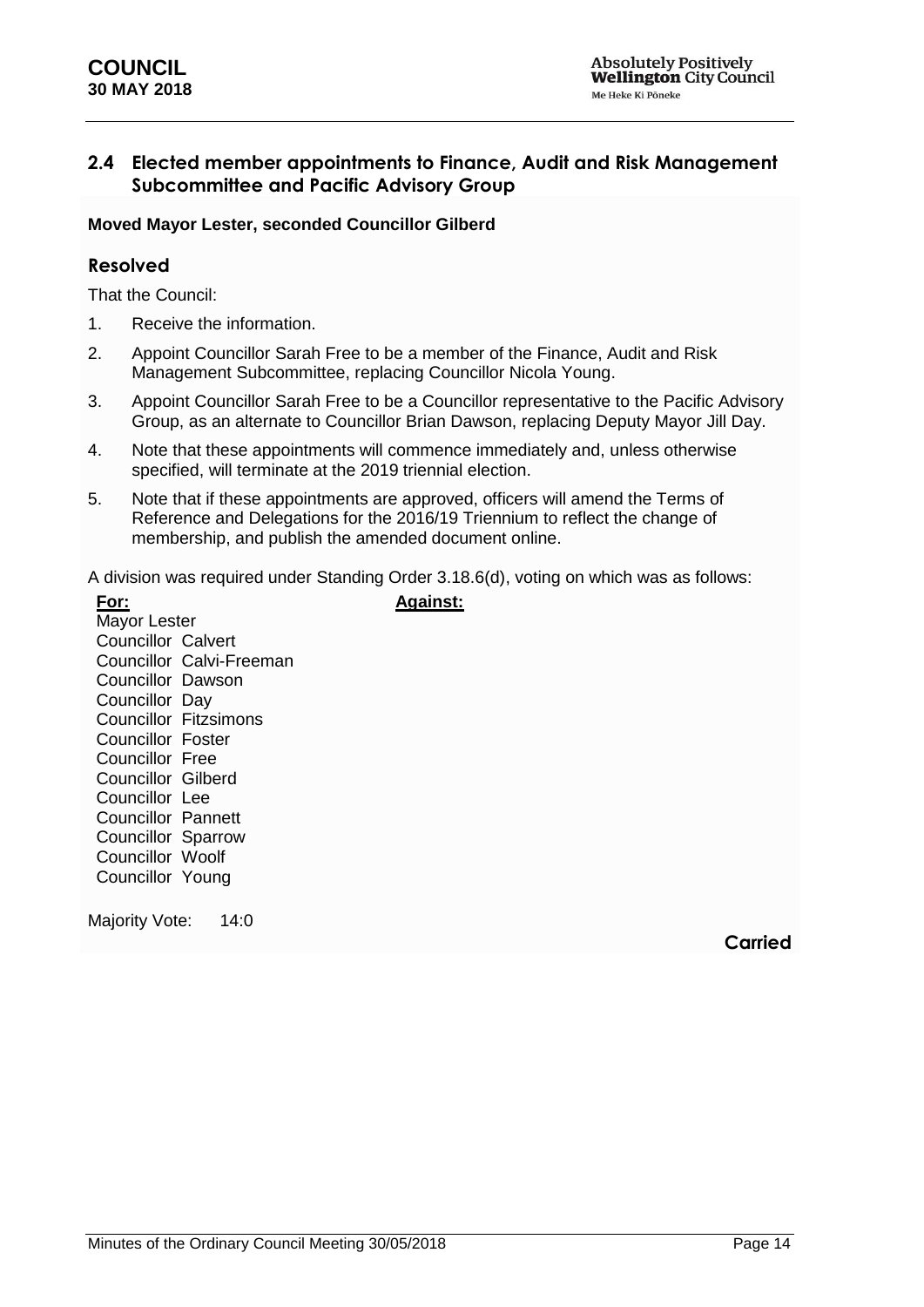## <span id="page-14-0"></span>**3. Committee Reports**

## <span id="page-14-1"></span>**3.1 Report of the City Strategy Committee Meeting of 3 May 2018**

#### **Public Places Bylaw Review**

#### <span id="page-14-2"></span>**Moved Councillor Pannett, seconded Councillor Dawson**

#### **Resolved**

That the Council:

1. Approves the proposed Wellington Consolidated Bylaw Part 5: Public Places as attached in Attachment 2.

A division was required under Standing Order 3.18.6(d), voting on which was as follows:

**Against:**

**For:** Mayor Lester Councillor Calvert Councillor Calvi-Freeman Councillor Dawson Councillor Day Councillor Fitzsimons Councillor Foster Councillor Free Councillor Gilberd Councillor Lee Councillor Pannett Councillor Sparrow Councillor Woolf Councillor Young

Majority Vote: 14:0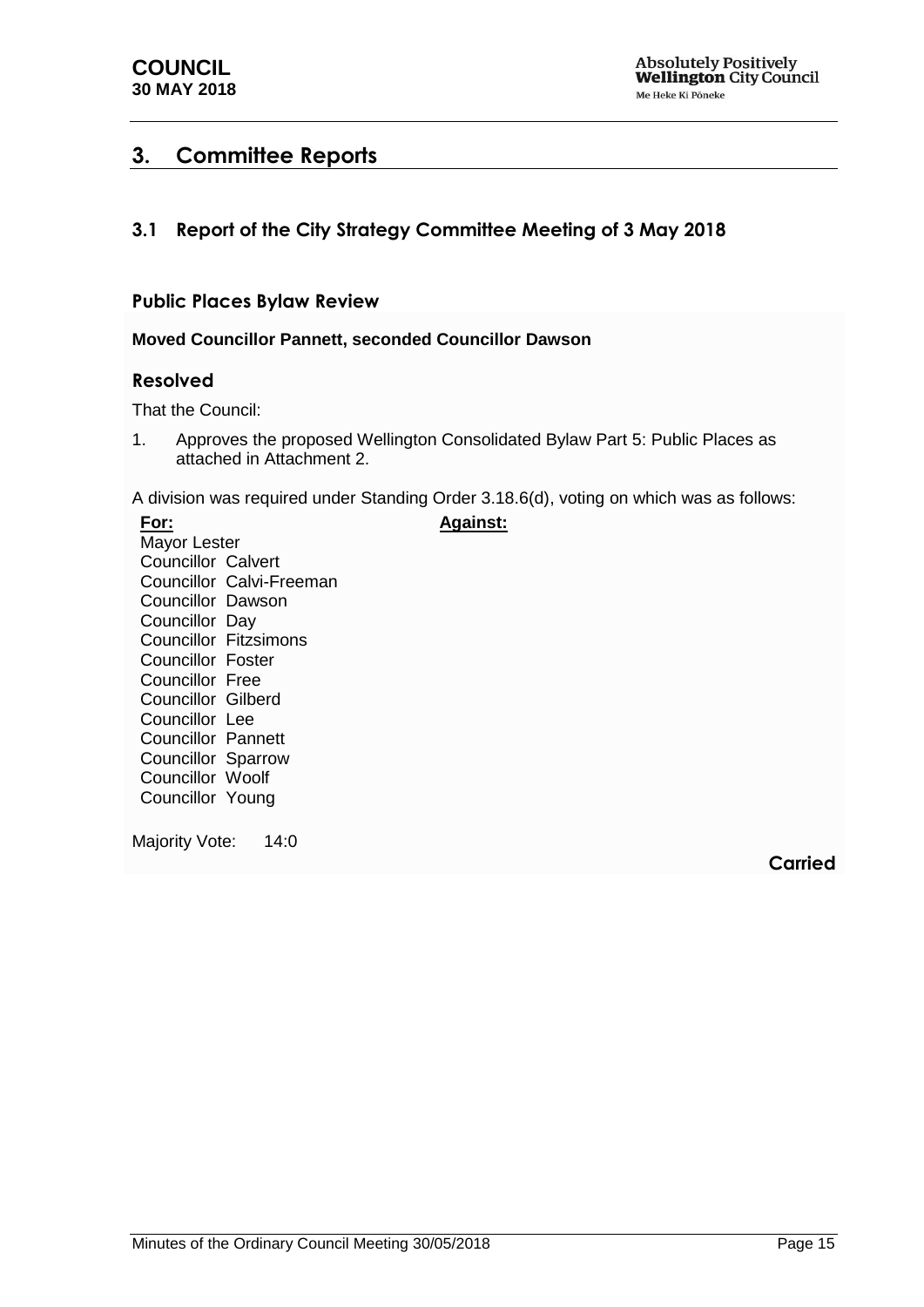## <span id="page-15-0"></span>**3.2 Report of the Regulatory Processes Committee Meeting of 16 May 2018**

Councillor Sparrow declared a conflict of interest on this item. He moved away from the table, did not take part in discussion and did not vote.

#### **Decision on objections to the proposed road stopping and disposal of legal road land adjoining 400 Middleton Road, Glenside**

#### <span id="page-15-1"></span>**Moved Councillor Lee, seconded Councillor Calvi-Freeman**

#### **Resolved**

That the Council:

- 1. Does not uphold two objections to the proposal to stop 1,695m² of legal road in Rowells Road adjoining 400 Middleton Road, Glenside (the Land).
- 2. Delegates to the Chief Executive Officer the power to approve and conclude any action relating to Environment Court proceedings, if needed.

A division was required under Standing Order 3.18.6(d), voting on which was as follows:

**For:** Mayor Lester Councillor Calvert Councillor Calvi-Freeman Councillor Dawson Councillor Day Councillor Fitzsimons Councillor Foster Councillor Free Councillor Gilberd Councillor Lee Councillor Pannett Councillor Woolf Councillor Young **Against:**

Majority Vote: 13:0